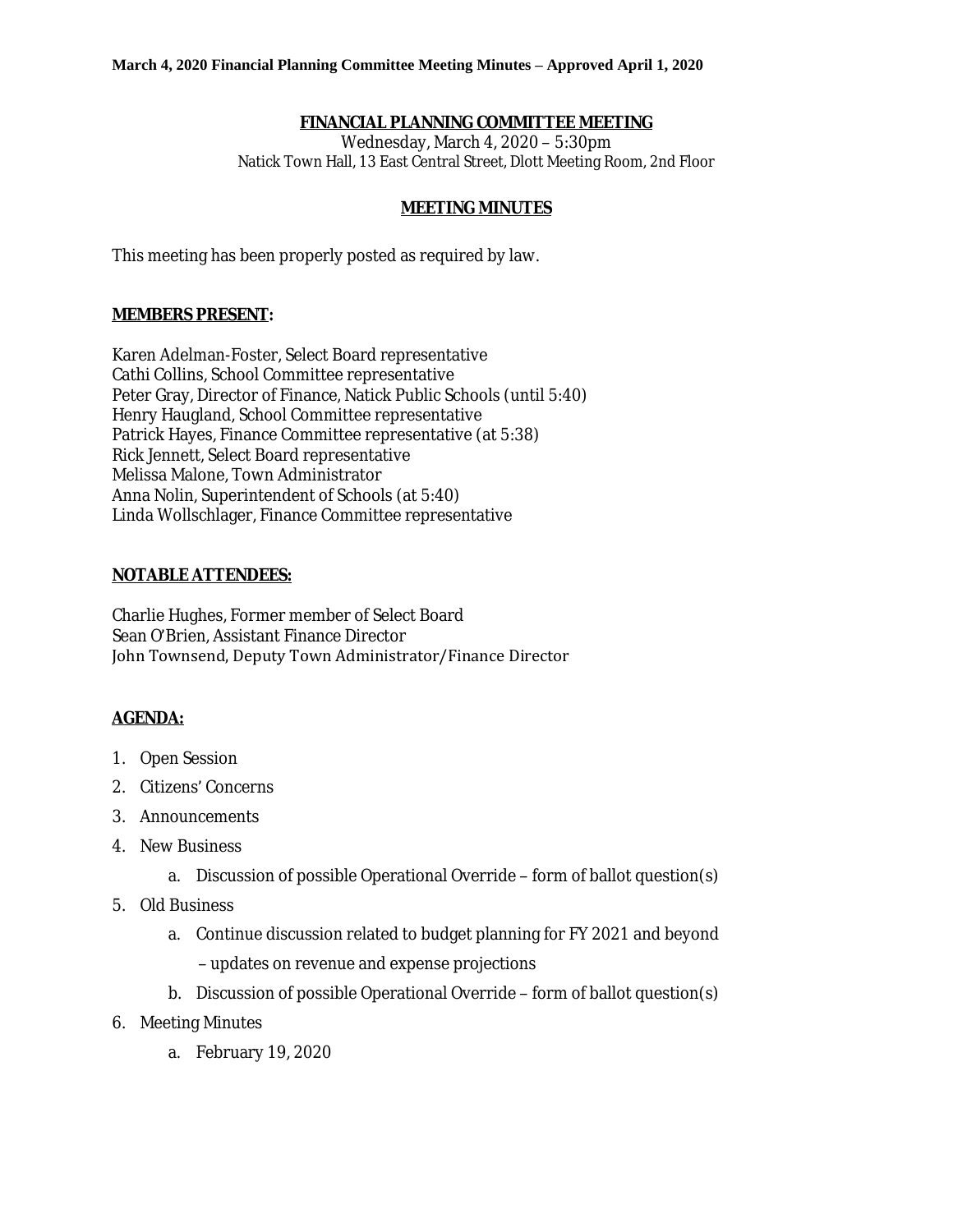**March 4, 2020 Financial Planning Committee Meeting Minutes – Approved April 1, 2020**

### **OPEN SESSION**

Meeting was called to order at 5:32 p.m. by Cathi Collins, FPC Vice Chair.

### **CITIZENS' CONCERNS**

None

# **ANNOUNCEMENTS**

Ms. Adelman-Foster reported that the Select Board accepted the FPC's recommendation that should there be an operating override, it will be scheduled for March 2021.

## **NEW BUSINESS**

None

# **OLD BUSINESS**

Ms. Malone stated that healthcare rates from West Suburban Health Group are available and an update will be provided to the Select Board on March 9. Rates are close to projected levels. She is working with the School Department to determine the appropriate number of FTEs who will be receiving health insurance from the town.

Ms. Malone reported that, overall, the budget has not changed much since the January 2 preliminary budget. She explained that \$200K for Redevelopment Authority of Natick (RAN) was needed instead to shore up Police compensation, which had some parts which hadn't been accounted for. There were savings from Keefe Tech, which will have fewer Natick students next year. Enterprise insurance and workers compensation had increases while state aid decreased.

Ms. Adelman-Foster asked if any major question marks had surfaced at Finance Committee meetings. Mr Hayes reported that Finance Committee subcommittees are currently meeting with department heads, and these subcommittees have not had their minutes or draft reports approved.

Dr. Nolin reported that the budget gap was about \$330K vs. the Town Administrator's preliminary budget, which is much better than last year at this time when the gap was about \$4M. Mr. Haugland stated that reduced Title 1 funding and new Norfolk Aggie applications comprise the bulk of the delta. He stated that the gap will be not be easy for the School Committee to resolve.

Dr. Nolin clarified that there are 5 Norfolk Aggie applicants, some of whom receive special ed services, but not all may be admitted. Tuition is \$25K with special ed services assessed based on services provided. Typically, the additional fees will not exceed \$16K, although there is no fixed ceiling.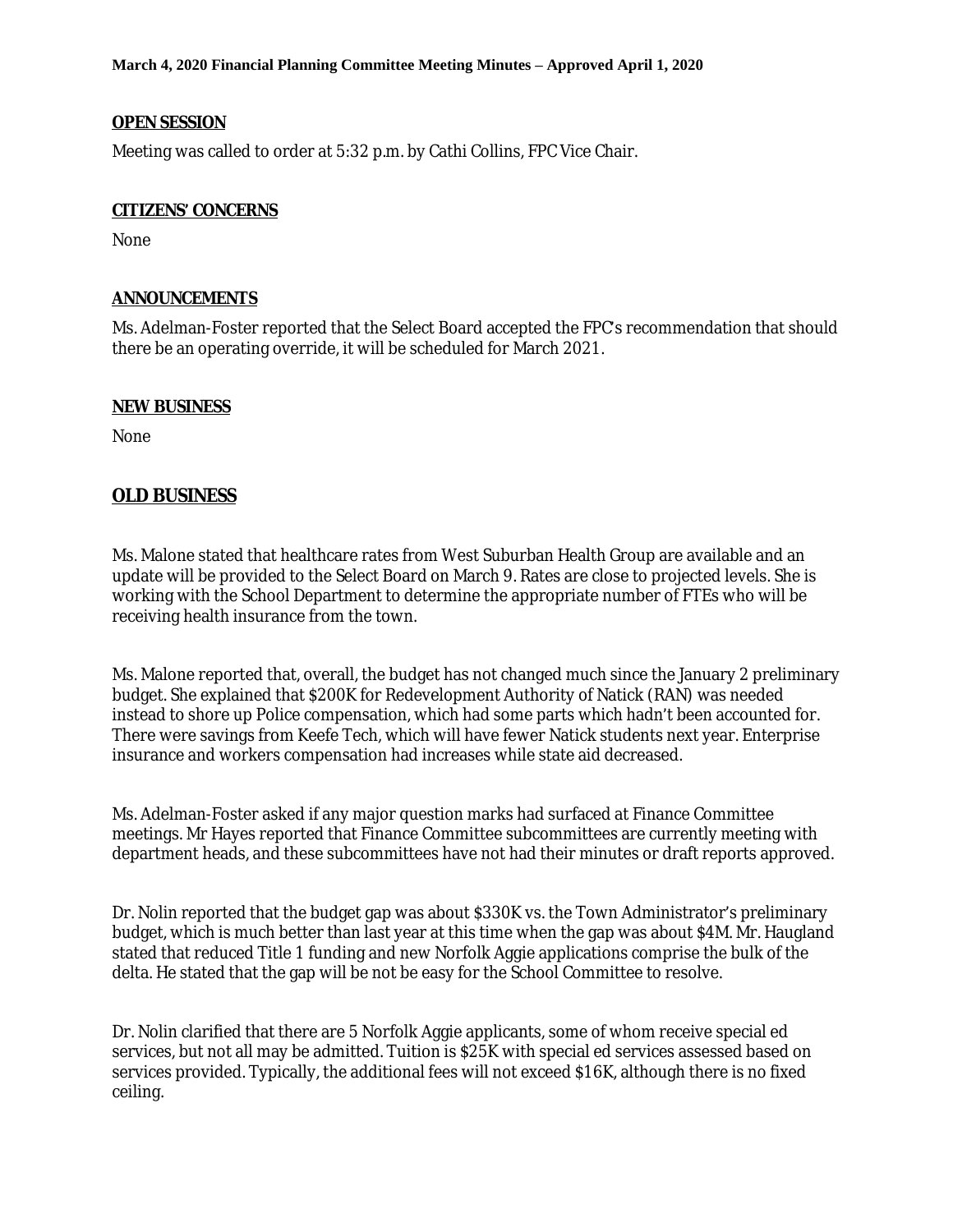Ms. Malone stated that next year's budget is hard, but doable. She pointed out that she has not seen a budget the size the School Department's without year-end turn backs. She said that she didn't think it was fair to put the Select Board in the position of having to find more money.

Dr. Nolin pointed out that there are also encumbered funds which, when released, will fall to free cash. Mr. Gray stated that because of limitations of the Purchase Order system, encumbrances are made to ensure that payment can be made if purchases are not complete until after the fiscal year close.

Mr. Jennett asked if the school budgets were showing any excess funds at the end of the year that should have been turn backs.

Mr. Gray stated that the largest turn backs have been from encumbrances for utilities, where bills aren't known until the final bills come in. Mr. Townsend stated that the largest turn backs on the municipal side are for salaries. Mr. Gray mentioned that DESE does not allow the schools to reallocate salary funds for other expenses without School Committee approval.

Mr. Jennett asked to clarify his understanding that all expenses for the town, including schools, have to go through the Comptroller's office and that a check can't be written unless an account has funds. This was confirmed by Ms. Malone. She stated that school encumbrances for FY19 were \$393, 859, and turn backs were \$3.

There is also a general encumbrance fund for the Schools of about \$40K that would cover items without purchase orders. If bills were to exceed the encumbrance amount, town meeting could provide funding under the Unpaid Bills article. If, in looking at historical data, an overspend is likely, a freeze on all non-emergency purchases will be issued.

Mr. Hayes wondered how the conversation on encumbrances is helping to further the process for determining what Town Meeting is going to be asked to appropriate for all the different departments.

Dr. Nolin said that her interpretation of Ms. Malone's concern is that a budget the size NPS' should be able to absorb the budget shortfall. Dr. Nolin stated that she can't say there is \$300K in savings right now.

Mr. Gray stated that, based on prior experience in other districts, his biggest concern about FY21 is the unknown utility costs associated with the new KMS opening. Even though the building is more energy efficient, it has a larger footprint and will have increased utilization at night.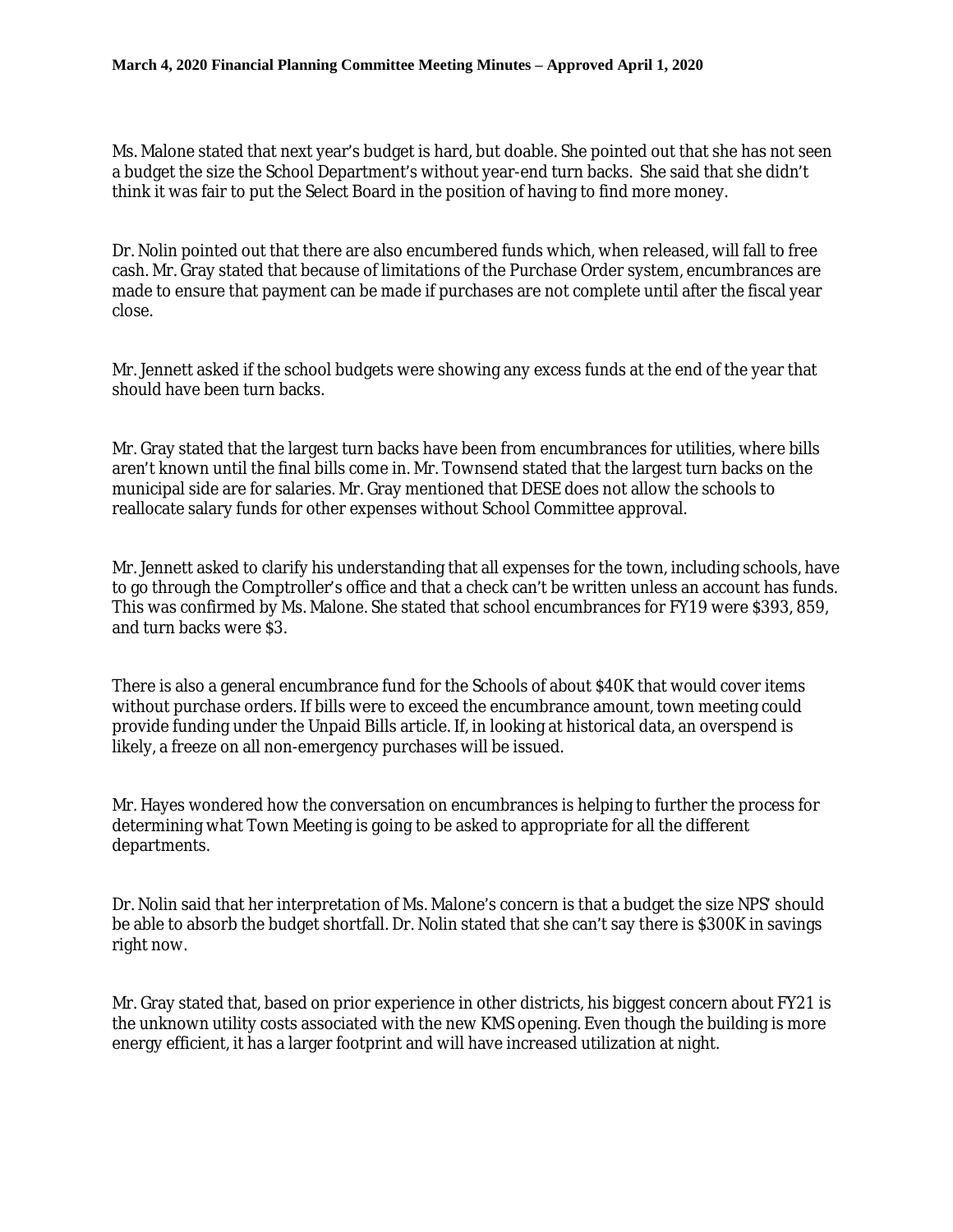#### **March 4, 2020 Financial Planning Committee Meeting Minutes – Approved April 1, 2020**

Ms. Adelman-Foster stated that it's an accomplishment for the School Committee and Town Administration to be down to the last \$300K and acknowledges that this was not easy. She is much more concerned about being able to fund a sustained increase in the NPS or other department budgets within a realistic override amount.

Dr. Nolin pointed out that there is a hump to get over for the Kennedy opening, and that, excluding Kennedy, the overall budget increase is 5%. She also mentioned that, when comparing Natick to other schools, Natick's budget is all-in. Other districts have specialized stabilization funds that are separate from the operating budget. She expects that we will see a return to percentage increases in previous years. She stated that she and Ms. Malone are aspiring to develop a more predictable way to determine the budget impact of factors such as new development.

Ms. Adelman-Foster stated that we have been underfunding the schools for years. Mr. Haugland said that the almost 900 students added in 10 years are still moving through the system. He is concerned that there is no discussion on school quality and mentioned that Natick is 24<sup>th</sup> in the state according to Niche rankings. If smaller systems are excluded (under 4000 students), then Natick is 10<sup>th</sup>.

Dr. Nolin stated that the current budget includes five staff members redeployed from lower parts of the system to address the enrollment bubble; positions are not just added on. The NHS graduating class size is smaller than the current 5<sup>th</sup> grade class size. Grades under 5 are consistent in size with the 5<sup>th</sup> grade.

Mr. Hayes pointed out that everyone wants high quality services and schools, but there are limited resources available and everything has a set of tradeoffs. The Finance Committee's job is to provide a set of recommendations to Town Meeting as to whether the tradeoffs can be done and still deliver the level of services.

Ms. Wollschlager expressed frustration that there isn't a forum to explicitly debate and articulate tradeoffs that are made, outside of Town Meeting. Structurally, these big conversations are not part of any board's responsibilities.

Ms. Adelman-Foster added that the Select Board, as a policy-making board, has a different role than the School Committee and does not oversee the budget to the same level of detail.

Ms. Malone stated that the town has hired professional that have looked at and evaluated tradeoffs, while being respectful of department heads. There are many moving parts that are happening simultaneously that are difficult to articulate with specificity.

Ms. Collins asked why are we putting money into stabilization funds the year before going for an override? Ms. Malone replied that is important to have fidelity to our financial management principles. She stated that this is not a short-term issue that will be solved by dipping into capital